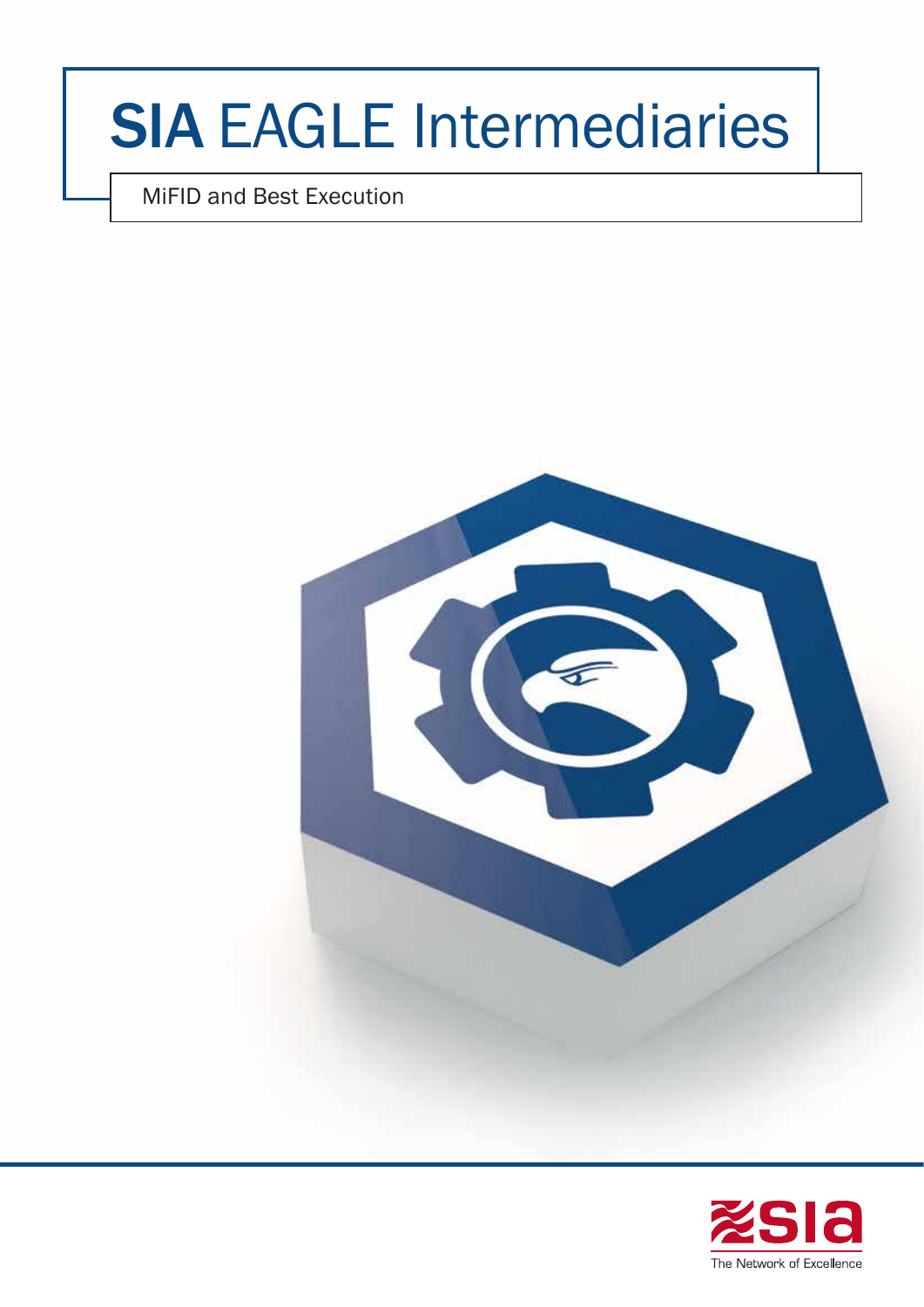# MiFID and Best Execution



**Something is changing under MiFID II…**

The implementation of MiFID II/MiFIR aims to establish a safer, more transparent and responsible financial system in the EU. The "best execution" obligation under both MiFID and MiFID II requires firms to take all reasonable steps to obtain the best possible result for their clients; MiFID II materially enhances MiFID best execution to address some of the specific weaknesses, increasing firm and execution venue disclosure and improving adequacy of monitoring.

Indeed, investment firms must summarise and make public the top five execution venues in the preceding year. Moreover, MiFID II has expanded the scope of investment firms' transaction reporting obligations: the reporting will apply to a much wider range of financial instruments and require the disclosure of additional mandatory data.

SIA EAGLE Intermediaries provides a full set of functionalities to support the compliance in its daily duties of monitoring orders executions and of reporting transactions information to the proper Competent Authorities.

## **EXECUTION POLICY AND BEST EXECUTION MONITORING MODULE**

The Execution Policy and Best Execution Monitoring module implements a set of controls on the daily operations of the firm to verify ex-post the choices made by the trading desk.

The main features of the module verify:

- the accordance between the Execution Policy or the specific instructions of the client for the order and what has been effectively done when the order has been executed
- verifies the Best Execution taking into consideration the elements relevant for the investor: execution price, explicit costs (commissions, expenses, settlement costs), implicit costs (market impact and opportunity costs), speed of execution and probability of execution

All these controls are proactively performed on all executed orders.





Clients' specific instructions management

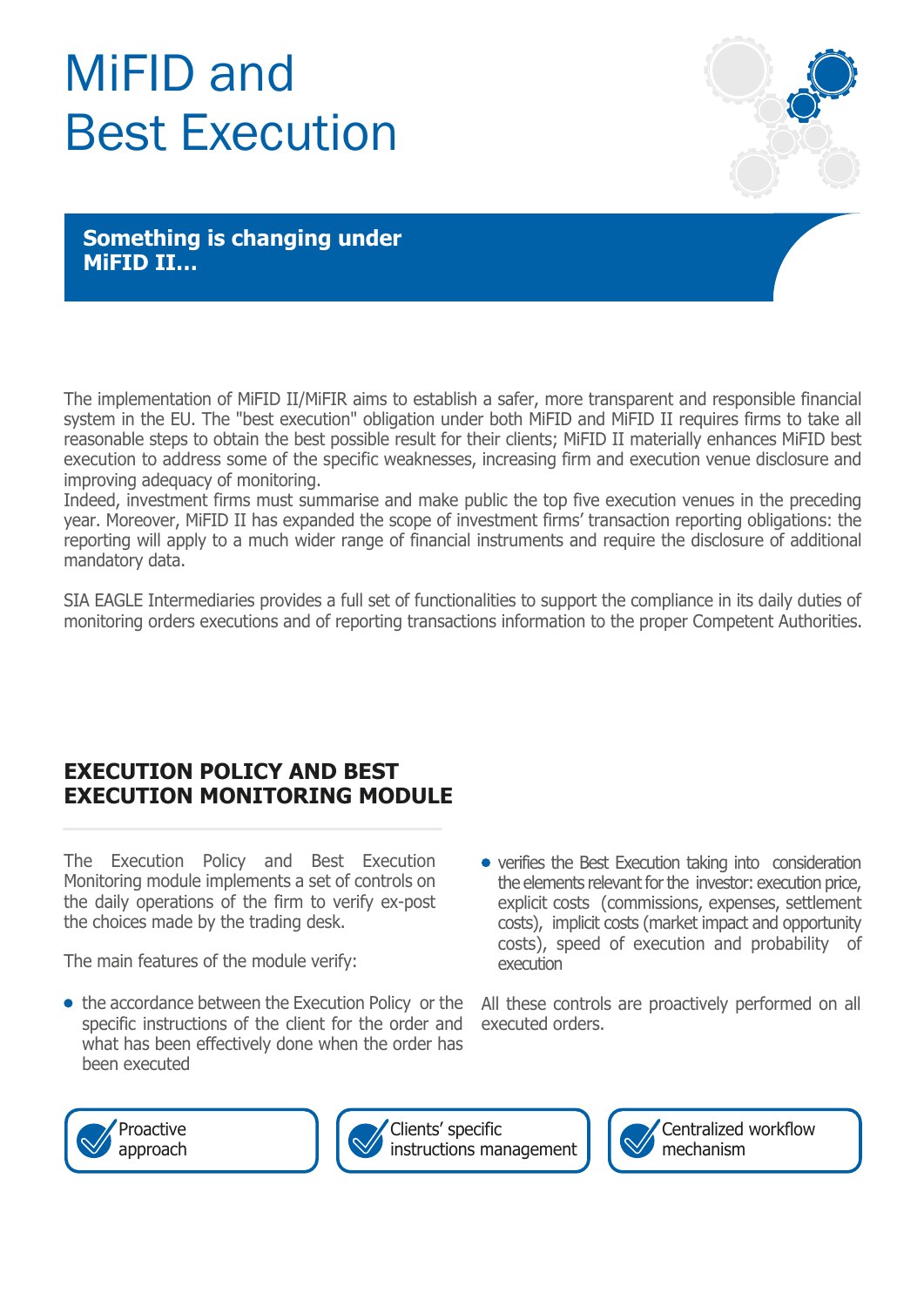#### **EXECUTION POLICY REVIEW**

The Execution Policy monitoring is completed by its periodical review: a simulation environment allowing firms to evaluate alternative Trading Venues to be included in their official execution policies.

The Periodical Review module analyses a wide period of time (e.g. 3 or 6 months), and identifies whether there might be trading venues not yet included in the Execution Policy able to guarantee better performances.



Alternative Trading Venue Evaluation

### **MIFID REPORTING**

The MiFID Reporting module complies with Title IV of the Regulation (EU) 600/2014 (the so called MiFIR): investment firms shall report to the competent authority the details of the transactions for any financial instrument admitted in any regulated market, OTF or MTF of the European Union.

Automatic or manual entry of transactions



Interaction with market abuse modules



SIA is also qualified as reporting channel in Italy.

The Network of Excellenc

All required data are already available for SIA EAGLE Market Abuse Module, so no further integrations are required.